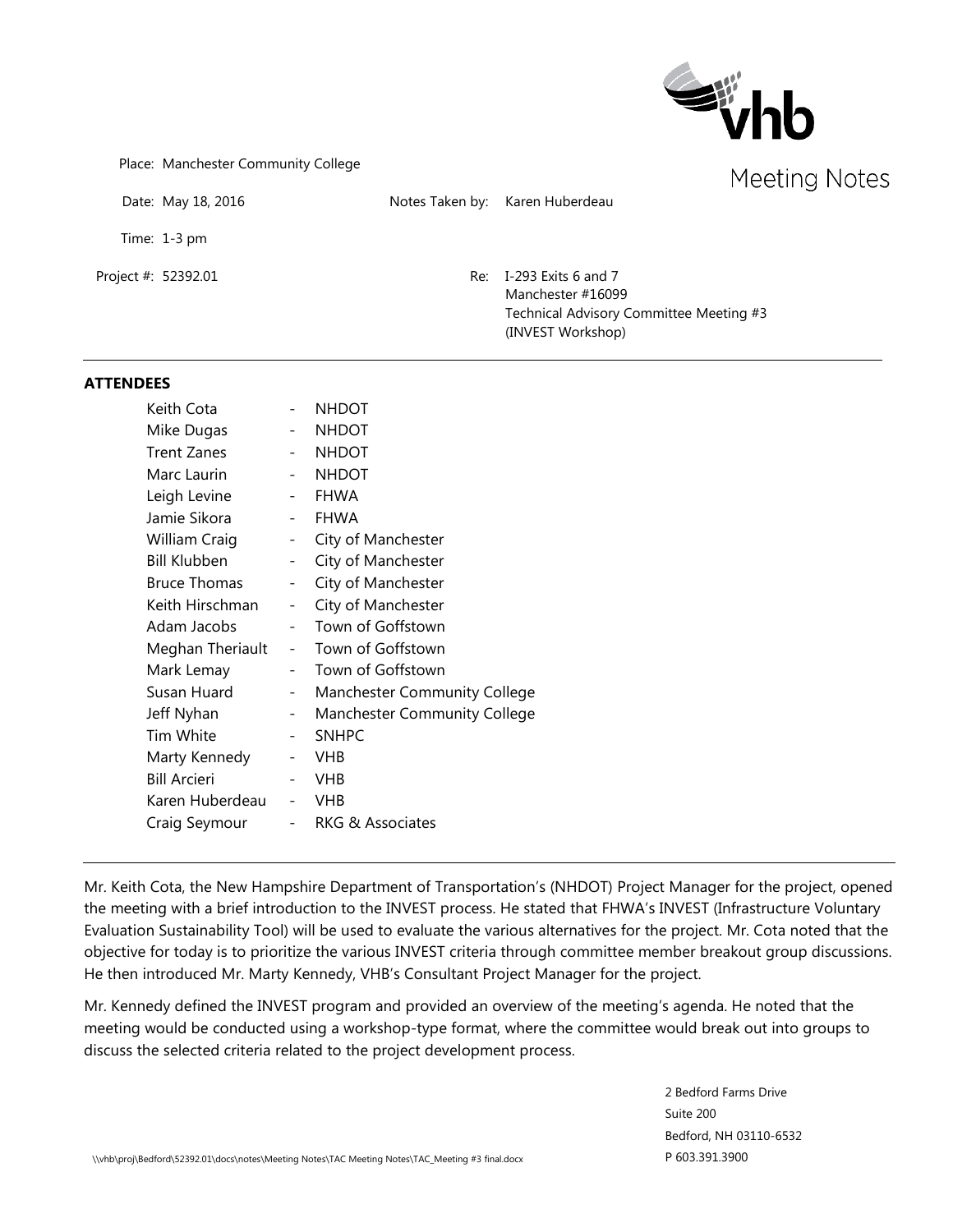Mr. Kennedy proceeded to stress to the committee that the goal of the workshop is not to score the project, but rather to use this as an opportunity to discuss the criteria and identify the sustainability elements that are most important to the communities so that the project team can focus on those elements as we proceed with the Environmental Assessment (EA) and advance to final design and ultimately to construction and operations. He stated that some of the criteria cannot be scored until the design is advanced further, but it is useful to have the discussions now to highlight the criteria that the project team should focus on to make the project more sustainable.

The committee members broke out into groups which consisted of a variety of different community representatives and stakeholders. The workshop began at 1:15 PM. The groups discussed each topic with the help of a group facilitator. Trent Zanes (NHDOT), Bill Arcieri (VHB), and Karen Huberdeau (VHB) each facilitated a separate breakout group. The discussions concluded at 2:30 PM.

Following the individual group discussions, all TAC members reconvened as a single group to share and recap the discussions. Mr. Kennedy stepped through each topic, asking TAC members to share some of the thoughts that were raised in the breakout groups. The feedback received was as follows:

## • **PD-01: Economic Analysis**

*Using the principles of benefit-cost analysis (BCA) or economic impact analysis (EIA), provide evidence that the benefits, including environmental, economic, and social benefits, justify the full life-cycle costs.* FEEDBACK:

- The Economic Impact Analysis is a higher priority than the Benefit Cost Analysis

## • **PD-02: Lifecycle Cost Analysis**

*Reduce life-cycle costs and resource consumption through the informed use of life-cycle cost analyses of key project features during the decision-making process for the project.* 

FEEDBACK:

- It would be beneficial to perform a value engineering study for the project
- *Mr. Kennedy responded that the project is currently scoped to do so*

### • **PD-03: Context Sensitive Project Development**

*Deliver projects that harmonize transportation requirements and community values through effective decision-making and thoughtful design.* 

FEEDBACK:

- It is important to evaluate the potential impacts to the Manchester Community College
- The Town of Hooksett was not represented at the meeting and should be contacted again
- Hold additional night meetings with various groups within the communities
- Involve all stakeholders early on in the process to build project support and provide everyone an opportunity to voice their concerns and/or provide input
- The question was raised as to who would be the "External Champions" for the project
- *Mr. Kennedy responded that it could be anyone, but certainly committee members would be in a position to fill this role*
- Hold another evening public workshop to receive feedback from the public on the various INVEST topics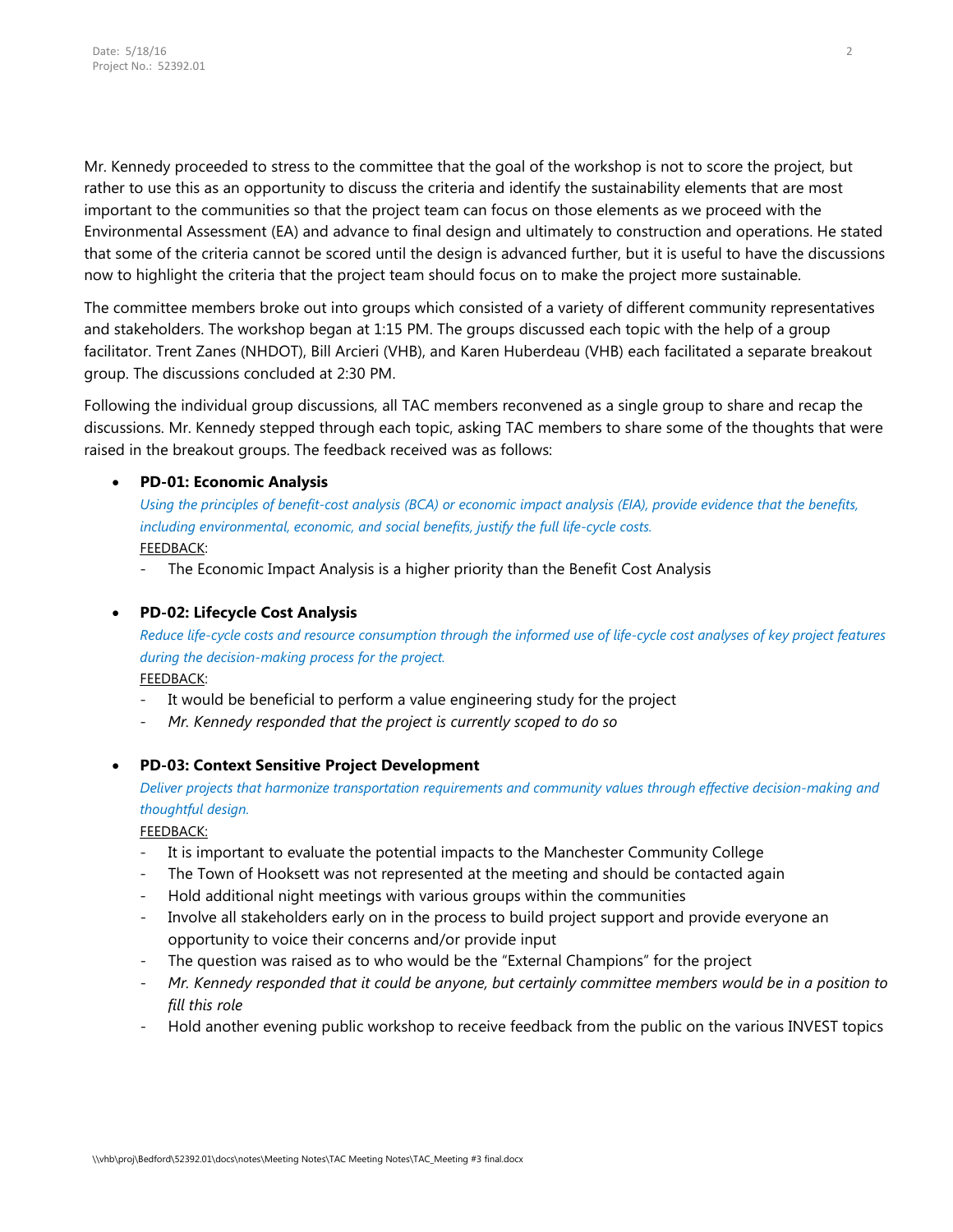### • **PD-04: Highway and Traffic Safety**

*Safeguard human health by incorporating science-based quantitative safety analysis processes within project development that will reduce serious injuries and fatalities within the project footprint.*  FEEDBACK:

-Addressing safety deficiencies is a high priority

## • **PD-05: Educational Outreach**

*Increase public, agency, and stakeholder awareness of the integration of the principles of sustainability into roadway planning, design, and construction.*

FEEDBACK:

- Present the project at the Community College
- Consider scheduling meetings/presentations with local groups
- Develop newspaper articles to inform the public on the project status and future meetings/workshops

#### • **PD-06: Tracking Environmental Commitments**

*Ensure that environmental commitments made by the project are completed and documented in accordance with all applicable laws, regulations, and issued permits.*

FEEDBACK:

- Who is the compliance monitor?
- *Mr. Kennedy responded by stating that the NHDOT currently handles the compliance monitoring internally.*

#### • **PD-07: Habitat Restoration**

*Avoid, minimize, rectify, reduce, and compensate the loss and alteration of natural (stream and terrestrial) habitat caused by project construction and/or restore, preserve, and protect natural habitat beyond regulatory requirements.* FEEDBACK:

- It is important that the area surrounding Black Brook be preserved
- Discussions should be had with the Goffstown Conservation Commission early on

### • **PD-08: Storm water Quality and Flow Control**

*Improve storm water quality from the impacts of the project and control flow to minimize their erosive effects on receiving water bodies and related water resources, using management methods and practices that reduce the impacts associated with development and redevelopment*

FEEDBACK:

No comments

### • **PD-09: Ecological Connectivity**

*Avoid, minimize, or enhance wildlife, amphibian, and aquatic species passage access, and mobility, and reduce vehiclewildlife collisions and related accidents.* FEEDBACK:

- Similar to PD-07

3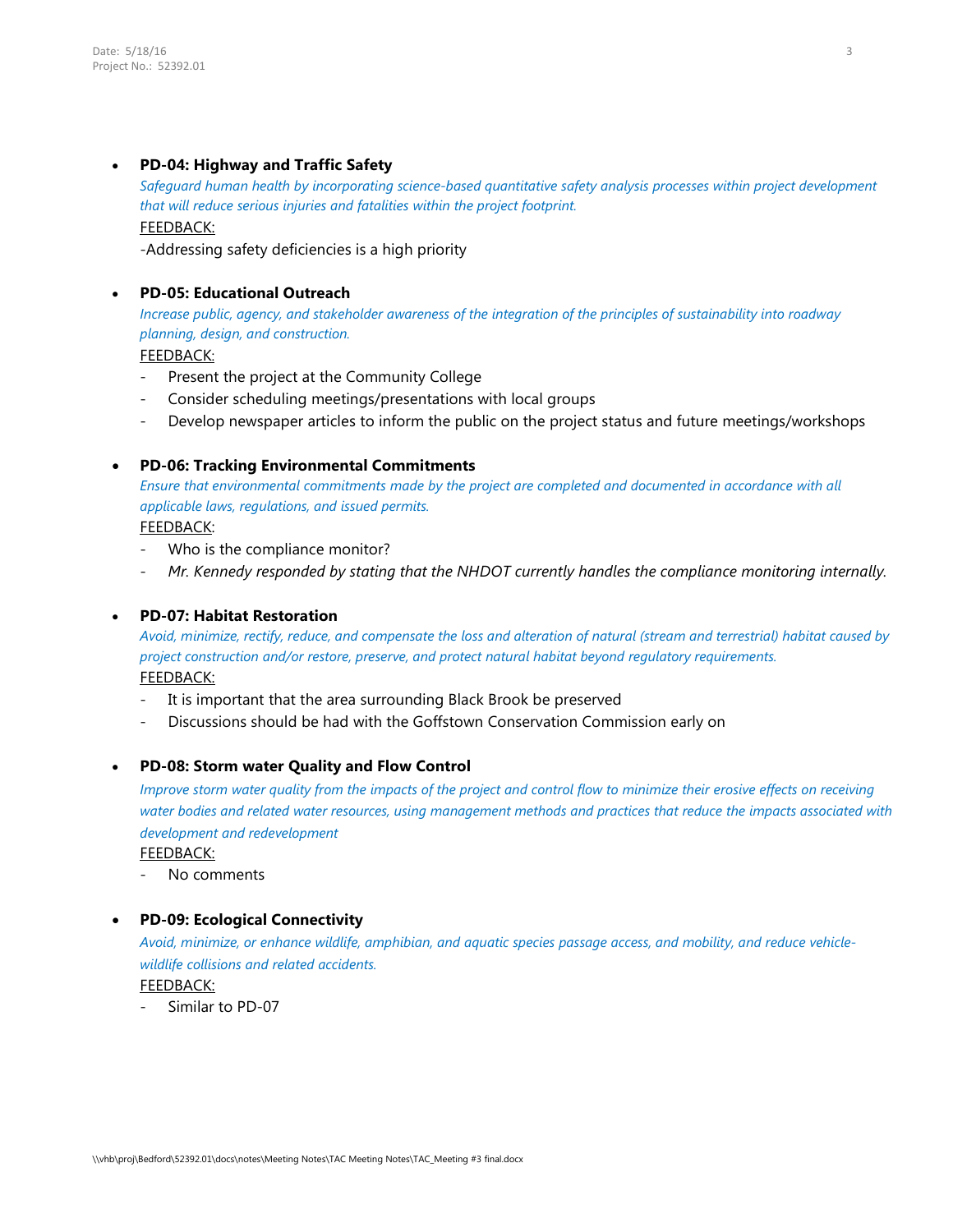### • **PD-10: Pedestrian Facilities**

*Provide safe, comfortable, convenient, and connected pedestrian facilities for people of all ages and abilities within the project footprint.*

FEEDBACK:

- Providing safe and connected pedestrian facilities is a top priority
- Important to maintain and/o expand existing pedestrian facilities and connections
- Pedestrian connectivity is important to Manchester Community College
- Challenge is to address the traffic issues and increase the safety of pedestrian facilities

### • **PD-11: Bicycle Facilities**

*Provide safe, comfortable, convenient, and connected bicycling facilities within the project footprint.* FEEDBACK:

Same as PD-10

## • **PD-12: Transit and HOV Facilities**

*Promote use of public transit and carpools in communities by providing new transit and high occupancy vehicle (HOV)*  facilities, or by upgrading existing facilities within the project footprint. FEEDBACK:

- Ensure that the selected alternative does not negatively impact the level of service on the existing transit routes

### • **PD-13: Freight Mobility**

*Enhance mobility of freight movements, decrease fuel consumption and emissions impacts, and reduce freight-related noise.* FEEDBACK:

- Connector Road to Goffstown would be beneficial to freight mobility to and from Goffstown's industrial zoned land
- 6 lanes on interstate would improve conditions

### • **PD-14: ITS for System Operations**

*Improve the efficiency of transportation systems through deployment of technology and without adding infrastructure capacity in order to reduce emissions and energy use, and improve economic and social needs.* FEEDBACK:

Important to connect the city/town signal systems with the NHDOT's interchange systems

### • **PD-15: Historic, Archaeological, and Cultural Preservation**

*Preserve, protect, or enhance cultural and historic assets, and/or feature National Scenic Byways Program (NSBP) historic, archaeological, or cultural intrinsic qualities in a roadway.*  FEEDBACK:

This will be covered under the NEPA process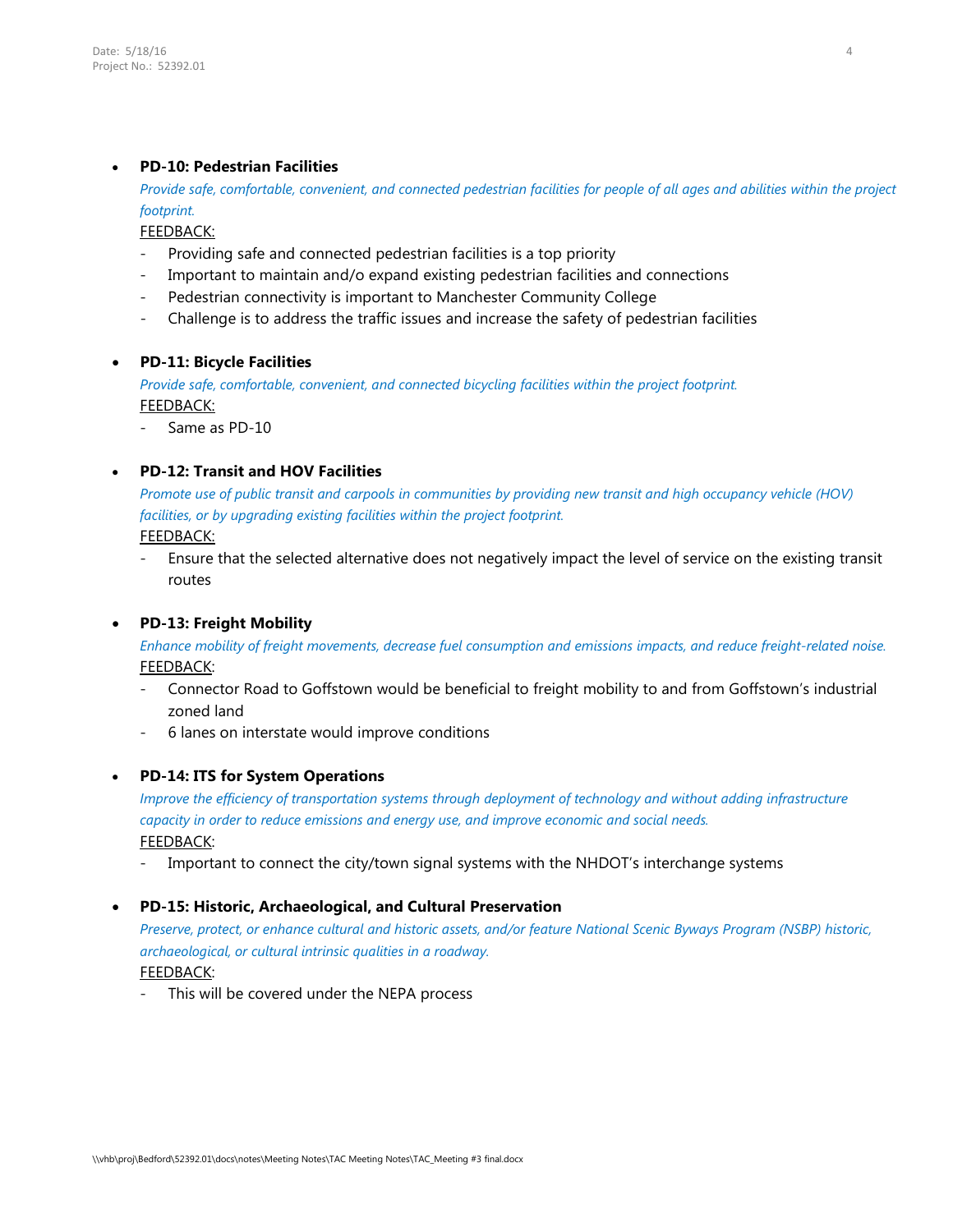### • **PD-16: Scenic, Natural, or Recreational Qualities**

*Preserve, protect, and/or enhance routes designated with significant scenic, natural, and/or recreational qualities in order to enhance the public enjoyment of facilities.*

FEEDBACK:

- Maintain sightlines through Amoskeag Falls and city limits
- Consider alternatives to sound walls as they're not aesthetically pleasing and they encourage graffiti
- Discuss important views to maintain at public meeting

## • **PD-21: Earthwork Balance**

*Reduce the need for transport of earthen materials by balancing cut and fill quantities.* FEEDBACK:

No comments

## • **PD-30: Low Impact Development**

*Use low impact development stormwater management methods that reduce the impacts associated with development and redevelopment and that mimic natural hydrology.*

FEEDBACK:

Important to look at other alternatives to stormwater treatment, but need to have a discussion with regard to who will maintain these alternative systems

### • **PD-31: Infrastructure Resiliency Planning and Design**

*Respond to vulnerabilities and risks associated with current and future hazards (including those associated with climate change) to ensure transportation system reliability and resiliency.* FEEDBACK:

Important to consider climate change and increase in water levels throughout the design

# • **PD-32: Light Pollution**

*To safely illuminate roadways while minimizing unnecessary and potentially harmful illumination of the surrounding sky, communities, and habitat.*

FEEDBACK:

Try to minimize light pollution where possible

### • **PD-33: Noise Abatement**

*Reduce traffic noise impacts to surrounding communities and environments.* FEEDBACK:

- Minimize increase in noise to abutting communities
- Some resistance to sound walls due to aesthetics
- Consider other alternatives

Mr. Kennedy concluded the discussion by indicating that the project team will review the feedback that was provided today and will prioritize the categories that were identified as being most important to the communities. The team will report back at future TAC meetings regarding progress on efforts to enhance the sustainability of the project.